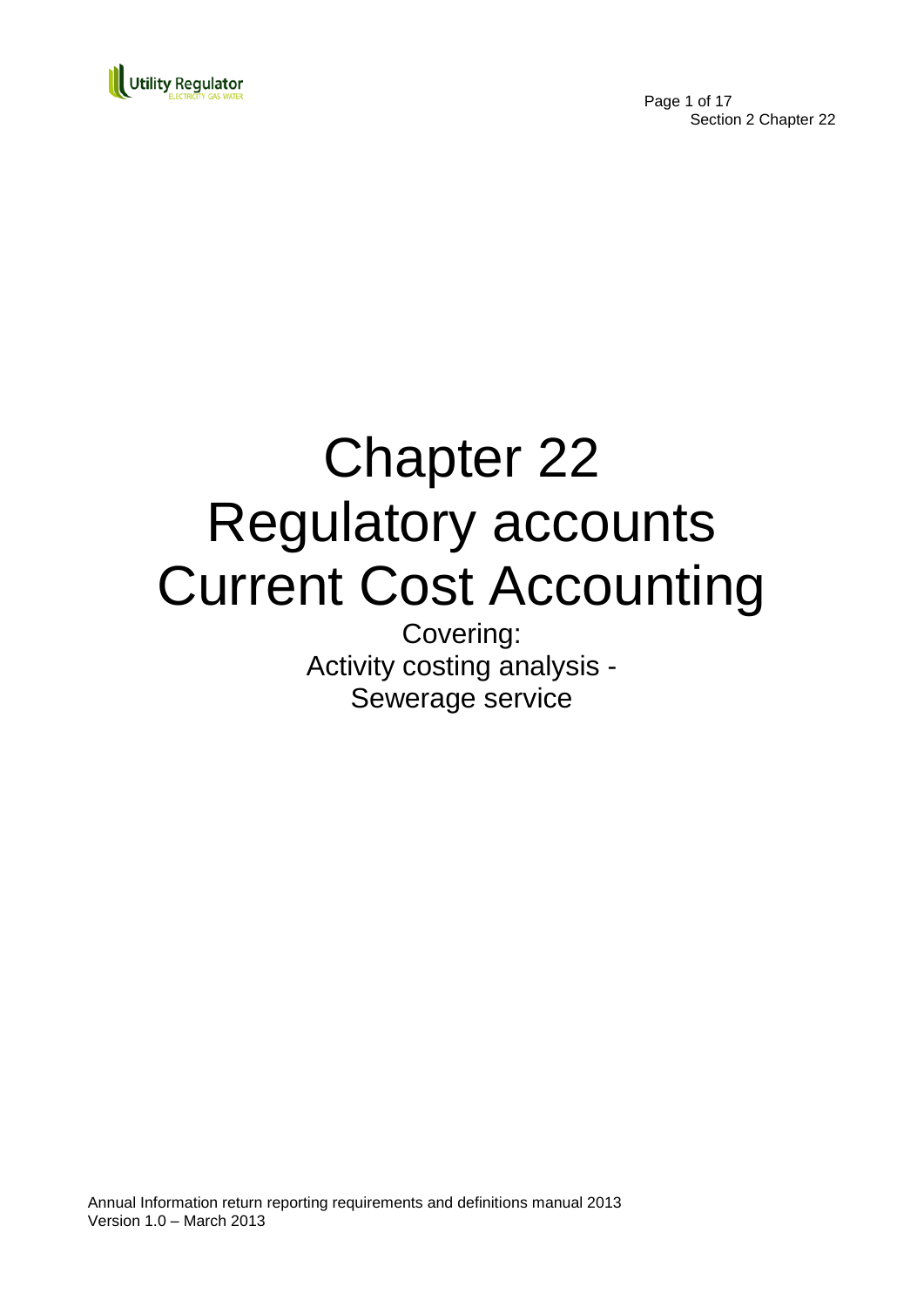

# **Chapter 22 Regulatory accounts Current Cost Accounting Activity costing analysis - sewerage service**

This table consists of 33 lines within four main headings. It includes operating costs and capital maintenance costs. The information in this table is used for operating costs, trends analysis and for the compilation of unit costs. The table is split into three separate tables: NI Water only, PPP only and Total costs. The PPP only table refers to NI Water expenditure associated with operating the PPP facilities. The reporting requirements relate to the appointed business and table 22 is no exception.

NI Water should provide data relating to services provided by its PPP wastewater contractor operated works. A commentary should be provided confirming the costs that **NI Water incurs** associated with PPP operations. These should be reported in the PPP only table in lines 2 (power), 8 (other direct costs), 9 (total direct costs), 10 (general and support expenditure), 11 (functional expenditure), 13 (Scientific services), 16 (rates) and 20a (PPP unitary charge). The company should also report the payment by the concessionaire to the operators split by functional area. This line will stand alone and is not incorporated in the calculation of total costs. The data in the PPP only section should be consistent with that reported in chapter 43.

#### **Direct costs**

These are costs that are directly attributable to each service activity, namely sewerage, sewage treatment, and sludge treatment and disposal. Such costs include apportionments, where such apportionments are necessitated by operational considerations (for example where mobile gangs are used to operate both water and sewerage activities). The direct costs incurred in the provision of general and support activities are given in total for the sewerage service and are also apportioned between service activities.

## **Operating expenditure**

The costs of subjective elements (i.e. rates, doubtful debts, or exceptional items) are included at the sewerage service level only, and are not apportioned between service activities.

#### **Reactive maintenance**

The costs of reactive maintenance expenditure on sewerage infrastructure and non-infrastructure assets, which are included within operating expenditure for each of the service activities.

#### **Capital maintenance**

The capital charges for each service category for infrastructure renewals expenditure, infrastructure renewals accrual/prepayment and current cost depreciation. Other capital charges are included at the service level only and are not apportioned between service activities.

Please note that the current cost depreciation charge, as defined in this table, is the gross figure, i.e. before the amortisation of deferred credits. This figure is not the same as the current cost depreciation charge stated in table 29 line 5.

#### **Company commentary**

Annual Information return reporting requirements and definitions manual 2013 Version 1.0 – March 2013 **Allocation of costs**: NI Water must explain the basis for allocation of costs between opex, capex and capital maintenance; between water and sewerage services; and between service areas within the sewerage service. NI Water should clearly state any general allocation rules, which have been used by themselves,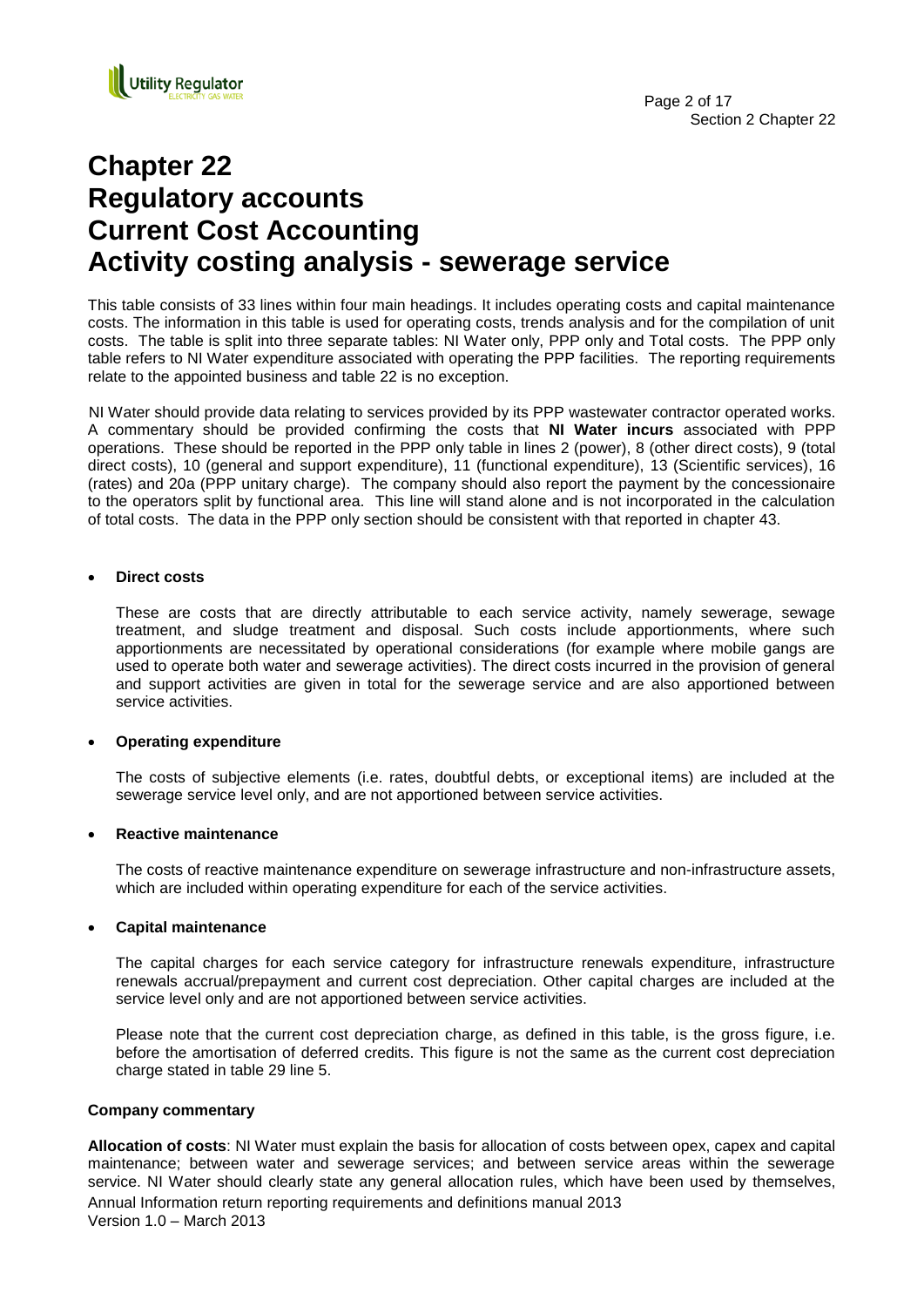

their contractors or agents (e.g. a rule requiring the capitalisation of any expenditure greater than £100). NI Water should also detail any changes in judgements, apportionments or adjustments since the prior year, including changes to their capitalisation policies.

- It is important for NI Water to explain how costs related to business activities (particularly customer services/billing) and indirect costs (general and support expenditure, restructuring provisions and other atypical items) are allocated between the water and sewerage services; and
- It is important that NI Water clearly explains the allocation of indirect costs between the individual service areas.

# **System and controls**

NI Water should provide a commentary detailing the costing methodology and details of any developments and improvements made in the financial year. This should include an update of the development and implementation of relevant controls and an assessment of how effectively they are operating.

NI Water should highlight any significant internal control weaknesses identified during the year, including from Internal Audit findings, and their assessed impact plus details of processes implemented/ to be implemented to prevent such reoccurrences.

**Atypical costs and provisions**: NI Water must reveal and explain all significant atypical costs and provisions which have occurred during the reporting year, regardless of whether or not they are declared as exceptional items. NI Water should report atypical costs net of any cost savings associated with the atypical event, for example a reduction in pumping and treatment costs due to lower distribution input during a drought.

- Business restructuring costs including the Business Improvement Programme. (Please provide a brief description of the costs split between redundancy payments, pension contributions and consultants' fees etc.);
- Compensation payments (for one-off events, but not standard GSS or customer charter payments);
- Costs attributable to unusual weather conditions;
- Pension holidays; and
- Rebates of NI Environment Agency or other service charges, including rates.

In addition, NI Water must disclose the reasons for any exceptional items, which have been declared, and whether they are expenses or provisions for future costs.

NI Water must disclose the purpose and amount of any provision included in operating expenditure, and disclose the amount of provision expended or released in the reporting year.

**Changes in costs**: NI Water must explain all changes between the prior year (inflated) and reporting year in each element of operating expenditure, including reactive and planned maintenance, where the change in an element exceeds 2% of total operating expenditure, and explain fluctuations in any element of direct costs or operating expenditure which has changed by more than 30% of the prior year figure. An element here refers to a specific category of cost in a service area. So, for example, a change in power costs for the sewage treatment service area above the threshold would need to be explained, as would a change in materials and consumables for the sewerage service. If the total column for any category of cost changes above the threshold, this will also need to be explained if it has not already been explained by changes in the individual service areas.

**Total operating expenditure**: NI Water must explain any difference between total operating expenditure as shown in table 22 line 21 and in table 36 line 21.

**Pensions:** NI Water should identify in the commentary the total element relating to pension costs reported in table 22. NI Water is also asked to set out the level of their actual pension contributions in the report year. NI Water should explain the procedure used to allocate pension costs between the water and sewerage service

Annual Information return reporting requirements and definitions manual 2013 Version 1.0 – March 2013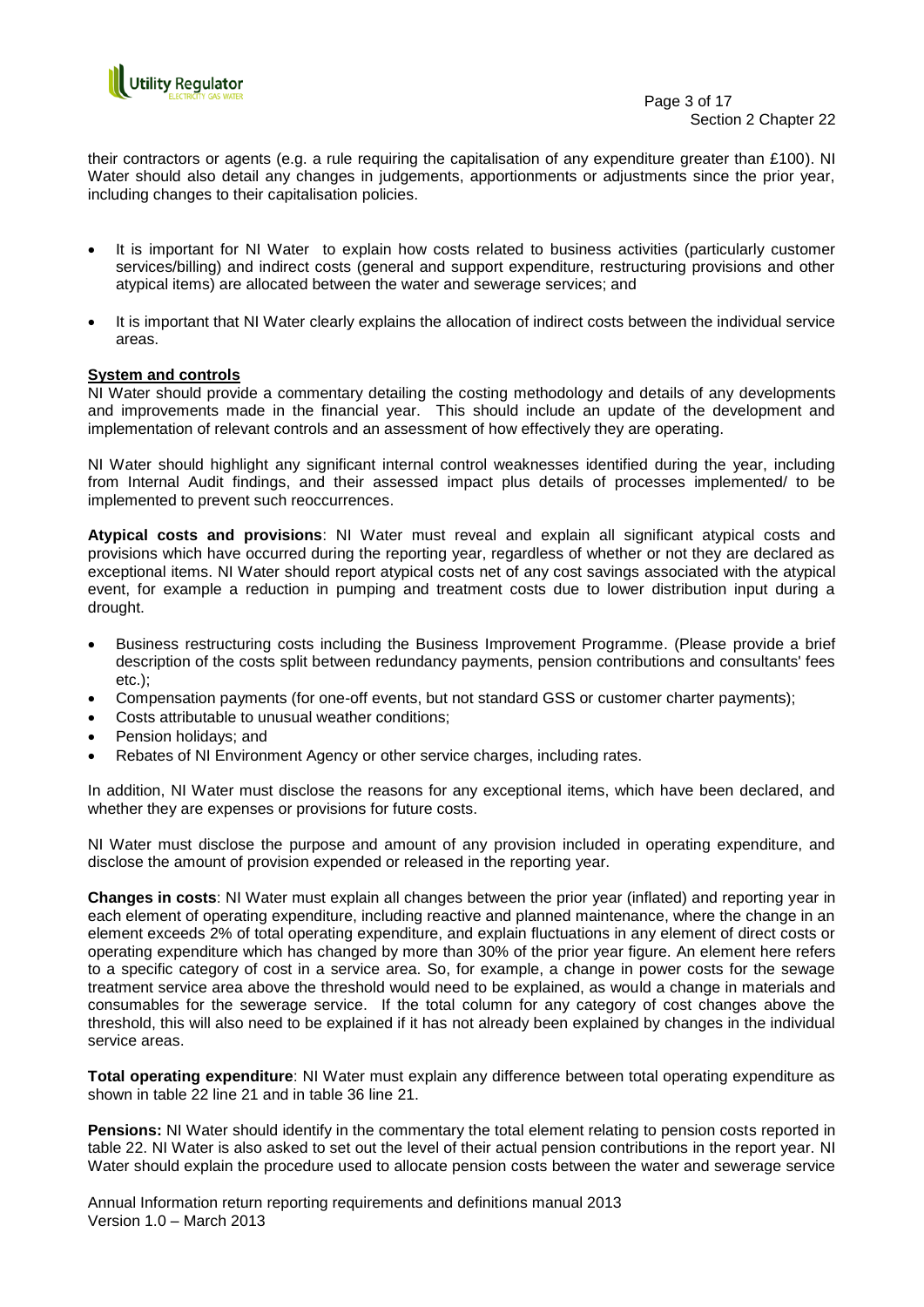

(where applicable). NI Water must also ensure that the actuarial assumptions underpinning the FRS17 valuation are made available to the Auditor on request.

If NI Water is using the multi-employer exemption under FRS 17, it should explain how reported costs in table 22 differ to those that would have been reported had FRS 17 been fully adopted.

NI Water should include in its commentary a description of the methodology for apportioning pension costs between water and sewerage, the split between appointed and non-appointed and the split across different lines in tables 21 and 22.

In addition, NI Water should detail the split between regular and deficit payments where applicable.

**Third party costs:** NI Water should detail those costs which they have reported in third party costs, and confirm that any associated income has been reported as third party services in table 23. If costs have been allocated between third party and appointed business activities, NI Water should explain the basis on which this allocation has been made.

**Sewerage infrastructure renewals charge (IRC)**: line 24 is the IRC made to the profit and loss account for the year. Please refer to company, Reporter and Auditor guidance. All commentary on IRC should be provided in chapter 33.

Donations to charitable trusts or other funds assisting customers with payment difficulties should be included in the customer services line (line 12), otherwise NI Water should state in which line they have accounted for the costs. NI Water must confirm how much they have paid to charitable trusts or other funds assisting customers with payment difficulties. Where the costs have been accounted for in different lines in previous years, please specify which line they have been included in and disclose the amounts.

NI Water must disclose in their commentary, fines paid or provisions made against Section 34 of The Street Works (Northern Ireland) Order 1995 for prolonged occupation of the highway. Preferably this should be reported in the other direct costs line, otherwise NI Water must state where they have accounted for the fines.

If fines were paid or provisions made in the report year these must also be recorded in the commentary.

Discharge costs should now be included in line 7 (service charges)

#### **General and support costs**

Line 10 of table 22 relates to general and support costs. NIW should provide a detailed breakdown of the costs included within general and support costs. This should include a table in the supporting commentary of the principal components of general and support costs in excess of £1m. NI Water should refer to the supplementary guidance entitled "Chapter 21 and Chapter 22 General and Support cost guidance" for guidance on categorisation of general and support costs.

#### **Employment costs**

Line 1 of table 22 relates to employment costs. NIW should provide a detailed breakdown of the costs included within employment costs. This should include a table in the supporting commentary of all components of the principal components of employment costs in excess of £1m e.g. wages, salaries, pension, etc.

#### **Power costs**

Line 2 of table 22 relates to power costs. Within the commentary NI Water should detail the separate costs associated with mandatory participation in the CRC Energy Efficiency Scheme.

#### **Hired and contracted**

Line 4 of table 22 relates to hired and contracted costs. NIW should provide a detailed breakdown of the costs included within hired and contracted costs. This should include a table in the supporting commentary of the principal components in excess of £1m e.g. consultancy, contractors etc.

Annual Information return reporting requirements and definitions manual 2013 Version 1.0 – March 2013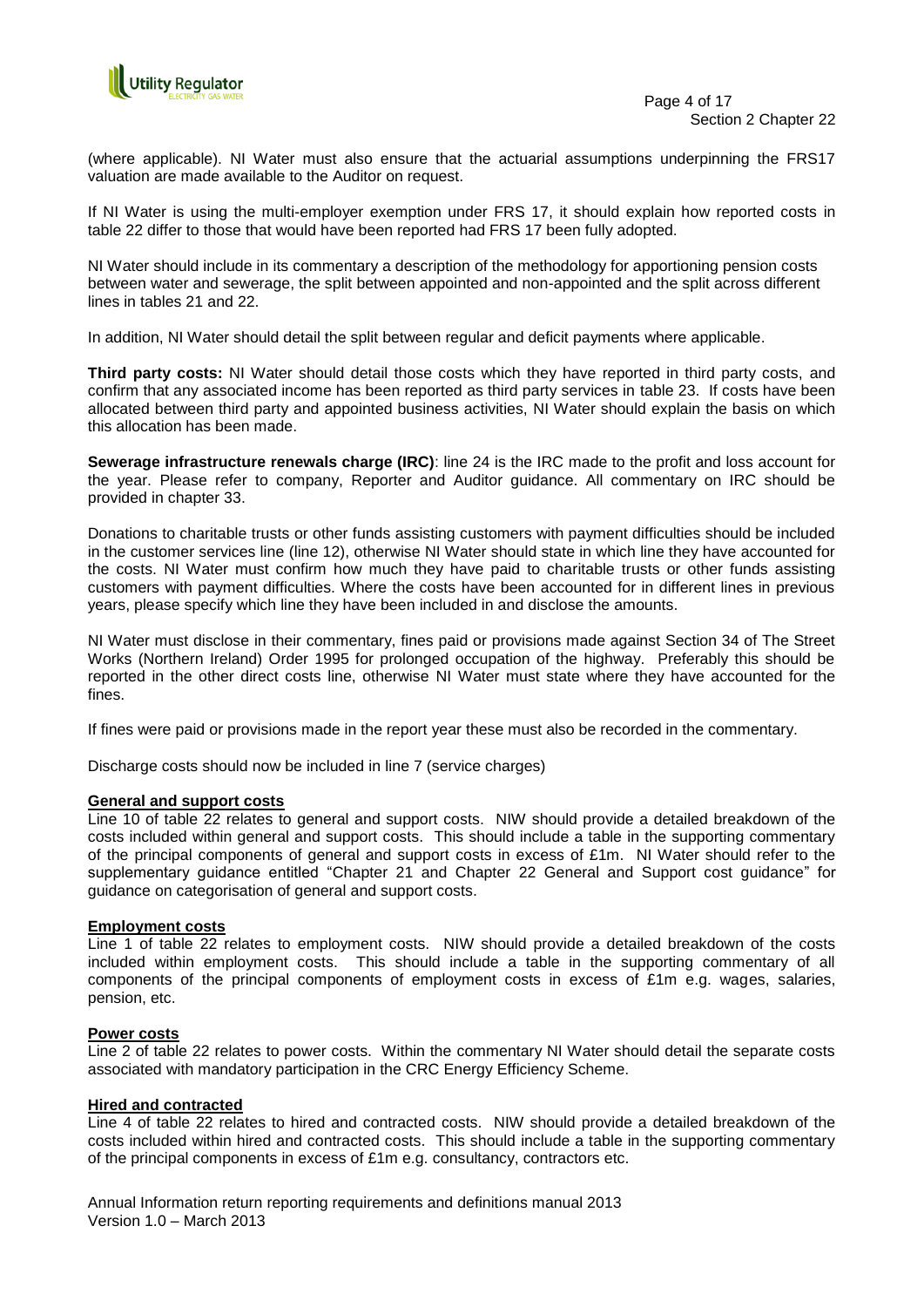

#### **Payment by PPP concessionaire to PPP operator**

Line 21a relates to the payment by the PPP concessionaire to the PPP operator in relation to the operation of the works. The company should describe how this figure was derived and how the company has excluded capital maintenance or any other capital/financial charges which may form part of the payment by the concessionaire to the operator.

#### **Guidance to Reporter**

**Changes in costs**: The Reporter should check that NI Water has provided explanations on the reasons for changes and fluctuations in costs where the conditions noted in the above subsection apply. If they have not, the Reporter should comment. In addition, the Reporter should give an opinion based on their knowledge of the business on NI Water's explanation of any significant changes in costs, particularly where they relate to changes in operating conditions.

**Cost allocation:** The Reporter should comment on the appropriateness of NI Water"s cost allocation procedures. Verification should also be undertaken of expenditure associated with the CRC Energy Efficiency Scheme.

**Sewerage infrastructure renewals charge**: The Reporter should refer to the Reporter guidance in chapter 33. All commentary on IRC should be provided in that chapter.

The Reporter should:

- check that NI Water has disclosed any donations to charitable trusts and other funds assisting customers with payment difficulties as requested, otherwise the Reporter should comment;
- check that NI Water has disclosed the amount of fines paid or provisions made against Section 34 of The Street Works (Northern Ireland) Order 1995 for prolonged occupation of the highway. If not the Reporter should comment.
- if fines were paid or provisions made in the report year, check that these have been also been disclosed.

#### **Environmental Regulator costs**

In previous AIRs it appears that NI Water are presenting Environmental Regulator costs within Line 10 General and Support Costs as opposed to Line 7 (Service Costs) where the guidance specifies. NI Water should state Environmental Regulator costs within Line 7 of Table 22.

# **Guidance to Auditors**

See separate guidance for Auditors.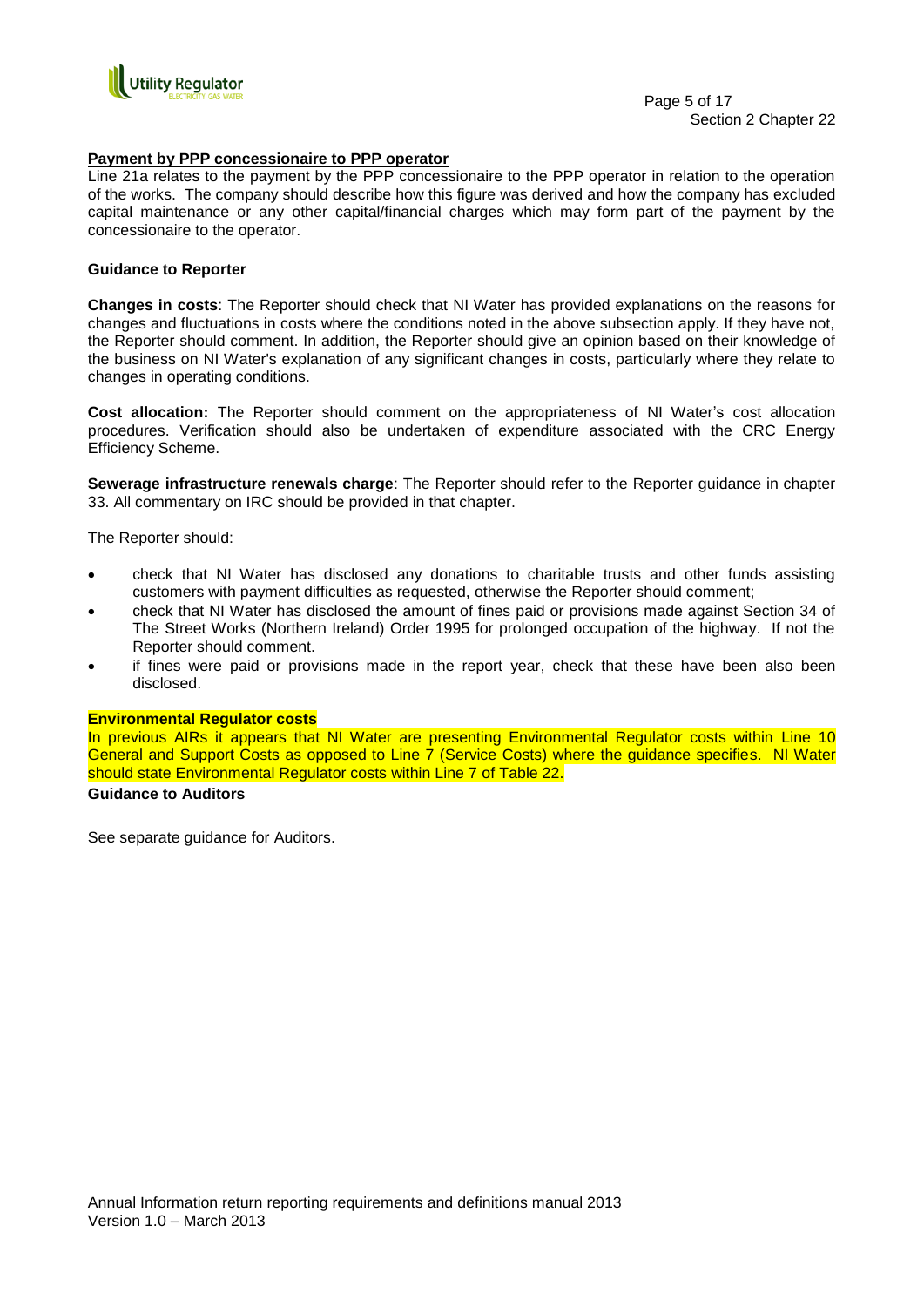

## **Column definitions**

- **Column 1**: **Sewerage**: Include all direct costs associated with sewerage, including agency costs and routine maintenance. (Non-routine maintenance should be charged to general and support activities.) Exclude all costs associated with sea outfalls. Exclude terminal pumping costs (i.e. costs incurred in pumping to treatment works).
- **Column 2: Sewage treatment**: Include all direct costs associated with sewage treatment, including terminal pumping costs and routine maintenance. (Non-routine maintenance should be charged to general and support activities.) Include the costs of sewage exports, but exclude the cost of treating imported sewage. For these purposes, the latter costs should be estimated, and adjustments made to the appropriate subjective lines (and compensating adjustments made under Services provided for third parties). Include all costs associated with sea outfalls, except the costs of sludge disposal where sea outfalls discharge treated effluent, and sludge is disposed of separately.
- **Column 3**: **Sludge treatment and disposal**: Include all direct costs associated with sludge treatment and disposal, including routine maintenance. (Non-routine maintenance should be charged to general and support activities.) Include the cost of sludge exported, but exclude the cost of treating and disposing of imported sludge. For these purposes, the latter cost should be estimated, and adjustments made to the appropriate subjective lines (and compensating adjustment made under Services provided for third parties). See RAG 4.03 for description of activities.
- **Column 4**: **Sewerage service total**: where entries are required in columns 1, 2 and 3, column 4 is calculated from those entries.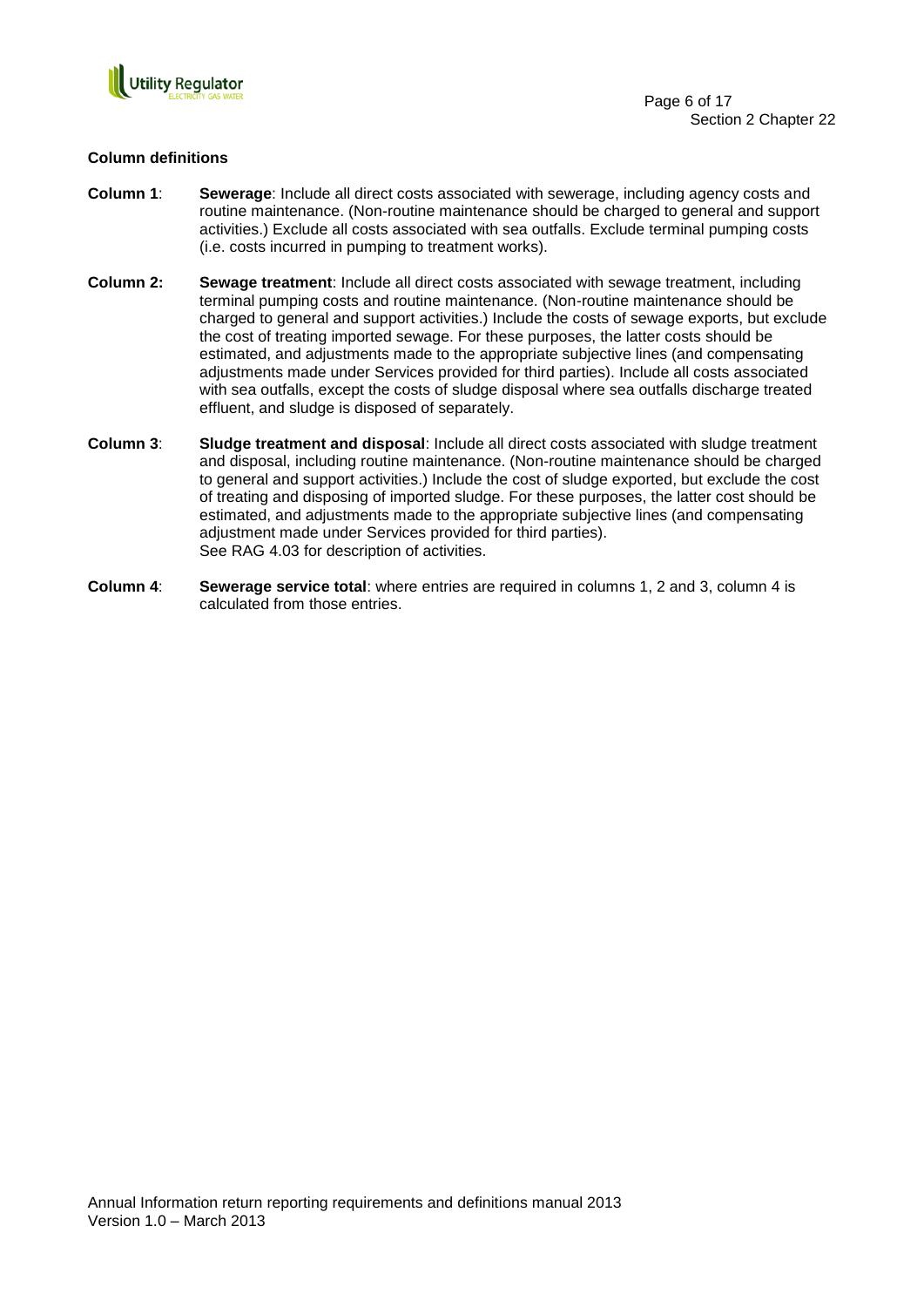

# **Table 22 line definitions**

# **SERVICE ANALYSIS – SEWERAGE**

# **A DIRECT COSTS**

|                        | Employment costs                                                                                                                                                                                                                                                                                                                                                                                                                                                                                                                                                                                                                                                                                                                         | £m | 3dp |
|------------------------|------------------------------------------------------------------------------------------------------------------------------------------------------------------------------------------------------------------------------------------------------------------------------------------------------------------------------------------------------------------------------------------------------------------------------------------------------------------------------------------------------------------------------------------------------------------------------------------------------------------------------------------------------------------------------------------------------------------------------------------|----|-----|
| <b>Definition</b>      | The sum of the total costs of non-manual and manual manpower<br>which are directly attributable to each of the individually identified<br>service activities: sewage treatment and sludge treatment and<br>disposal. To be included are the gross salaries and wages of all<br>employees within the relevant activity, including payments<br>resulting from bonus and profit-related payment schemes,<br>employer's National Insurance contributions, superannuation,<br>unfunded pension liabilities, sick pay, sickness benefits, private<br>health insurance, retirement awards, death in service benefits,<br>private health insurance, retirement awards, paid leave,<br>subsistence, travel, entertaining and conference expenses. |    |     |
| <b>Primary Purpose</b> | Informing relative performance and efficiency assessments.                                                                                                                                                                                                                                                                                                                                                                                                                                                                                                                                                                                                                                                                               |    |     |
| <b>Processing rule</b> | Input                                                                                                                                                                                                                                                                                                                                                                                                                                                                                                                                                                                                                                                                                                                                    |    |     |
| <b>Responsibility</b>  | <b>Comparative Efficiency and Performance</b>                                                                                                                                                                                                                                                                                                                                                                                                                                                                                                                                                                                                                                                                                            |    |     |

|                        | Power (including CRC costs)                                                                                                                                                                                                                                                                                                                                                                                                                                           | £m | 3dp |
|------------------------|-----------------------------------------------------------------------------------------------------------------------------------------------------------------------------------------------------------------------------------------------------------------------------------------------------------------------------------------------------------------------------------------------------------------------------------------------------------------------|----|-----|
| <b>Definition</b>      | All energy costs, including sewerage agency power costs and the<br>climate change levy, other than energy used for transport and<br>energy costs, including the climate change levy, associated with<br>the provision of depots and offices (which are included in General<br>and support activities), which are directly attributable to each of<br>the individually identified service activities: sewerage, sewage<br>treatment and sludge treatment and disposal. |    |     |
| <b>Primary Purpose</b> | Informing relative performance and efficiency assessments.                                                                                                                                                                                                                                                                                                                                                                                                            |    |     |
| <b>Processing rule</b> | Input                                                                                                                                                                                                                                                                                                                                                                                                                                                                 |    |     |
| <b>Responsibility</b>  | <b>Comparative Efficiency and Performance</b>                                                                                                                                                                                                                                                                                                                                                                                                                         |    |     |

|                        | Agencies                                                                                                                                                                                                                                                                                                                                                                                                                            | £m | 3dp |
|------------------------|-------------------------------------------------------------------------------------------------------------------------------------------------------------------------------------------------------------------------------------------------------------------------------------------------------------------------------------------------------------------------------------------------------------------------------------|----|-----|
| <b>Definition</b>      | All costs of subcontracting sewage services to local authorities,<br>which are directly attributable to each of the individually identified<br>service activities: sewerage, sewage treatment and sludge<br>treatment and disposal. The power costs incurred by sewerage<br>agencies should be included in line 2, not in this line.<br>All other subcontracted sewerage services are included in Hired<br>and contracted services. |    |     |
| <b>Primary Purpose</b> | Informing relative performance and efficiency assessments.                                                                                                                                                                                                                                                                                                                                                                          |    |     |
| <b>Processing rule</b> | Input                                                                                                                                                                                                                                                                                                                                                                                                                               |    |     |
| <b>Responsibility</b>  | <b>Comparative Efficiency and Performance</b>                                                                                                                                                                                                                                                                                                                                                                                       |    |     |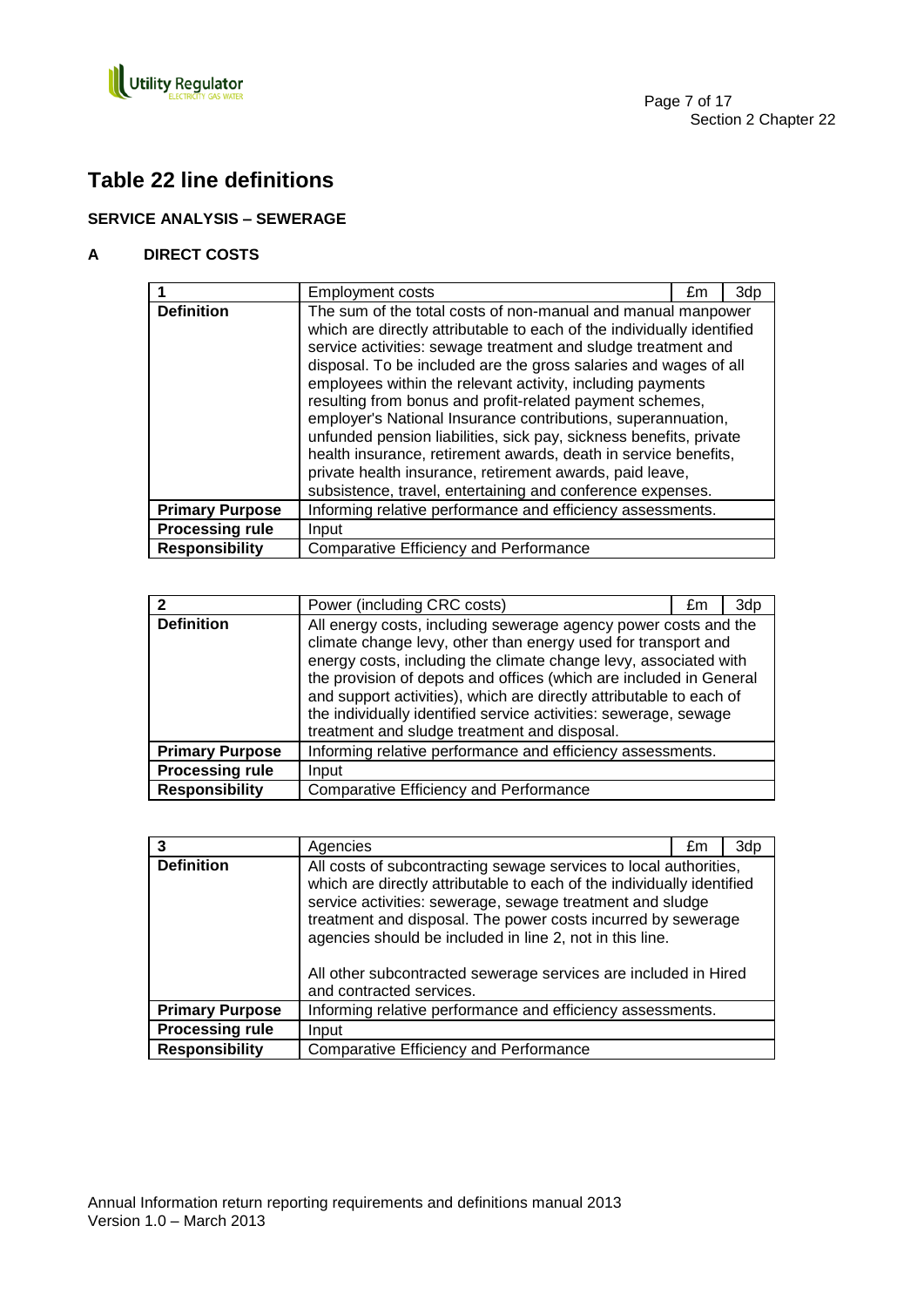

|                        | Hired and contracted services                                                                                                                                                                                                                                                                                                                                                                                                                                                                                                                                                                                                      | £m | 3d <sub>p</sub> |
|------------------------|------------------------------------------------------------------------------------------------------------------------------------------------------------------------------------------------------------------------------------------------------------------------------------------------------------------------------------------------------------------------------------------------------------------------------------------------------------------------------------------------------------------------------------------------------------------------------------------------------------------------------------|----|-----------------|
| <b>Definition</b>      | All hired and contracted equipment and services, which are<br>directly attributable to each of the individually identified service<br>activities: sewage treatment and sludge treatment and disposal.<br>(Hired services include the hire of vehicles and plant, which is<br>included in general and support activities). Contracted services<br>exclude all contracted labour; professional advice (such as<br>lawyers and consultants); computer software; and local authority<br>contracts for the collection of water and sewerage charges. (The<br>provision of services by associated companies is dealt with in line<br>5.) |    |                 |
| <b>Primary Purpose</b> | Informing relative performance and efficiency assessments.                                                                                                                                                                                                                                                                                                                                                                                                                                                                                                                                                                         |    |                 |
| <b>Processing rule</b> | Input                                                                                                                                                                                                                                                                                                                                                                                                                                                                                                                                                                                                                              |    |                 |
| <b>Responsibility</b>  | Comparative Efficiency and Performance                                                                                                                                                                                                                                                                                                                                                                                                                                                                                                                                                                                             |    |                 |

| 5                      | Associated companies                                                                                                                                                                                                                                                                                                                                                                                                                                                                                                                                                                                                                                                                                                                | £m | 3dp |
|------------------------|-------------------------------------------------------------------------------------------------------------------------------------------------------------------------------------------------------------------------------------------------------------------------------------------------------------------------------------------------------------------------------------------------------------------------------------------------------------------------------------------------------------------------------------------------------------------------------------------------------------------------------------------------------------------------------------------------------------------------------------|----|-----|
| <b>Definition</b>      | The total cost of associated companies which are directly<br>attributable to each of the individually identified service activities:<br>sewage treatment and sludge treatment and disposal.                                                                                                                                                                                                                                                                                                                                                                                                                                                                                                                                         |    |     |
|                        | If the total cost of all hired and contracted services from<br>associated companies (excluding services that are capitalised or<br>included in infrastructure renewals expenditure or<br>prepayment/accrual) exceeds 20% of the total operating cost of<br>the appointed business, before interest and tax, then such costs<br>must be analysed across the headings of the segmental analysis<br>as if the sub-contracted activities were carried out by the<br>Appointee. If the total costs of such subcontracted services fall<br>below this limit then NI Water may, instead of the foregoing<br>analysis, identify their total cost as a separate and additional<br>component of the segmental analysis within the commentary. |    |     |
| <b>Primary Purpose</b> | Informing relative performance and efficiency assessments.                                                                                                                                                                                                                                                                                                                                                                                                                                                                                                                                                                                                                                                                          |    |     |
| <b>Processing rule</b> | Input                                                                                                                                                                                                                                                                                                                                                                                                                                                                                                                                                                                                                                                                                                                               |    |     |
| <b>Responsibility</b>  | <b>Comparative Efficiency and Performance</b>                                                                                                                                                                                                                                                                                                                                                                                                                                                                                                                                                                                                                                                                                       |    |     |

|                        | Materials and consumables                                                                                                                                                                                                                                                          | £m | 3dp |
|------------------------|------------------------------------------------------------------------------------------------------------------------------------------------------------------------------------------------------------------------------------------------------------------------------------|----|-----|
| <b>Definition</b>      | All materials and consumables that are not in Hired and<br>contracted services which are directly attributable to each of the<br>individually identified service activities: sewage treatment and<br>sludge treatment and disposal.                                                |    |     |
|                        | This category of cost includes equipment (such as small tools and<br>clothing), provisions, tarmac and backfill materials, but excludes<br>all items capitalised or included within infrastructure renewals<br>expenditure. (Most if not all stock items fall into this category.) |    |     |
| <b>Primary Purpose</b> | Informing relative performance and efficiency assessments.                                                                                                                                                                                                                         |    |     |
| <b>Processing rule</b> | Input                                                                                                                                                                                                                                                                              |    |     |
| <b>Responsibility</b>  | <b>Comparative Efficiency and Performance</b>                                                                                                                                                                                                                                      |    |     |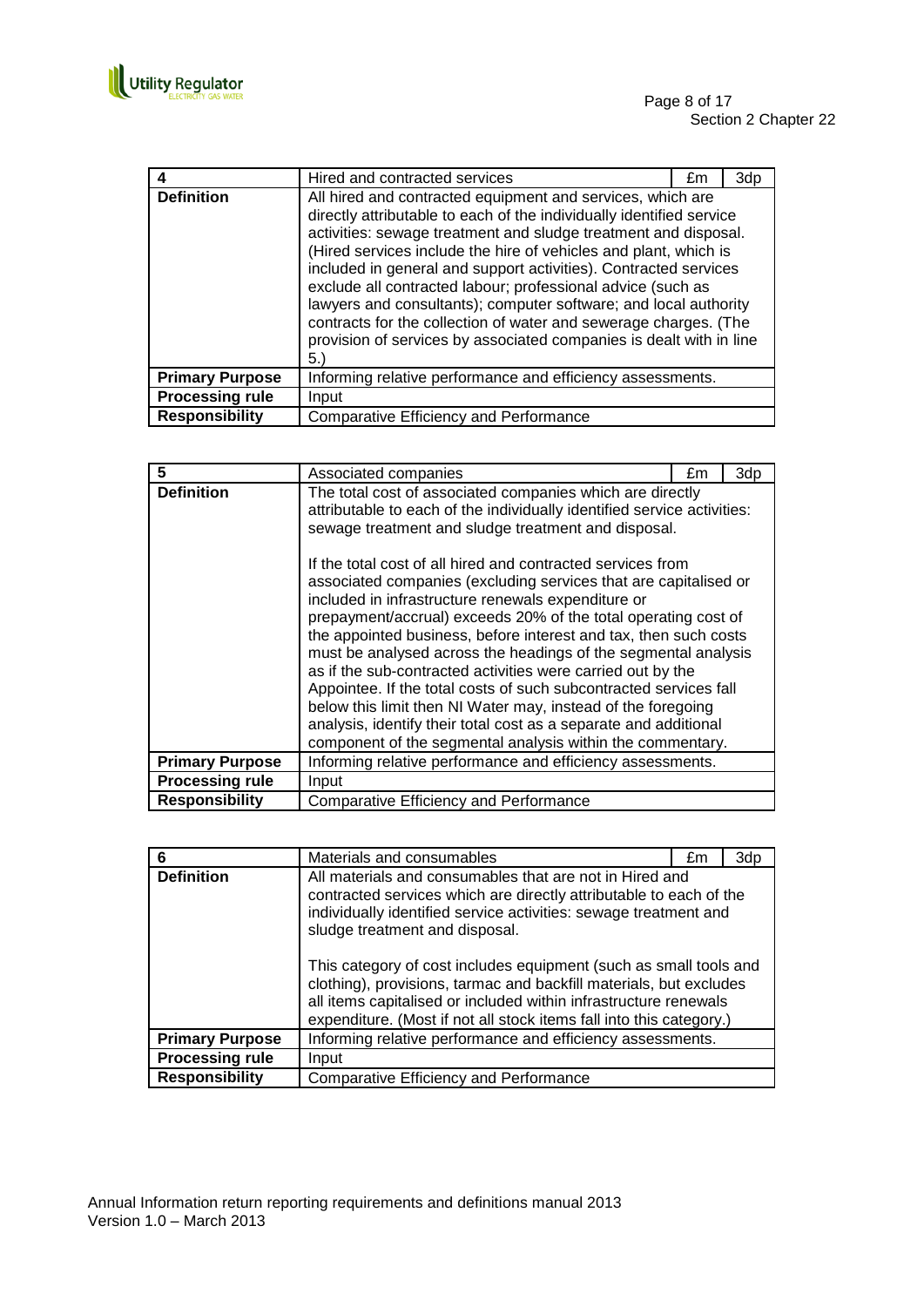

|                        | Service charges                                                                                                                                                                                                                 | £m | 3d <sub>p</sub> |
|------------------------|---------------------------------------------------------------------------------------------------------------------------------------------------------------------------------------------------------------------------------|----|-----------------|
| <b>Definition</b>      | Total costs of service charges by the NI Environment Agency for<br>discharge consents, which are directly attributable to individually<br>identified service activities: sewage treatment and sludge<br>treatment and disposal. |    |                 |
| <b>Primary Purpose</b> | Informing relative performance and efficiency assessments.                                                                                                                                                                      |    |                 |
| <b>Processing rule</b> | Input                                                                                                                                                                                                                           |    |                 |
| <b>Responsibility</b>  | Comparative Efficiency and Performance                                                                                                                                                                                          |    |                 |

|                        | Other direct costs                                                                                                                                                                                                                                                                                                                                                                                                                                              | £m | 3dp |
|------------------------|-----------------------------------------------------------------------------------------------------------------------------------------------------------------------------------------------------------------------------------------------------------------------------------------------------------------------------------------------------------------------------------------------------------------------------------------------------------------|----|-----|
| <b>Definition</b>      | Any other operating costs, but excluding interest and taxation, on<br>an aggregated basis, including costs associated with the provision<br>of depots and offices, and insurance premiums where such costs<br>exceed 5% of total operating costs, an analysis should be<br>provided, also include fines and penalties, which are directly<br>attributable to individually identified service activities: sewage<br>treatment and sludge treatment and disposal. |    |     |
| <b>Primary Purpose</b> | Informing relative performance and efficiency assessments.                                                                                                                                                                                                                                                                                                                                                                                                      |    |     |
| <b>Processing rule</b> | Input                                                                                                                                                                                                                                                                                                                                                                                                                                                           |    |     |
| <b>Responsibility</b>  | <b>Comparative Efficiency and Performance</b>                                                                                                                                                                                                                                                                                                                                                                                                                   |    |     |

| 9                      | Total direct costs                                                                                                                        | £m | 3d <sub>p</sub> |
|------------------------|-------------------------------------------------------------------------------------------------------------------------------------------|----|-----------------|
| <b>Definition</b>      | The total direct costs attributable to individually identified service<br>activities: sewage treatment and sludge treatment and disposal. |    |                 |
| <b>Primary Purpose</b> | Informing relative performance and efficiency assessments.                                                                                |    |                 |
| <b>Processing rule</b> | Calculated: sum of lines 1, 2, 3, 4, 5, 6, 7 and 8 for NIW and sum<br>of lines 2 and 8 for PPP only table.                                |    |                 |
| <b>Responsibility</b>  | Comparative Efficiency and Performance                                                                                                    |    |                 |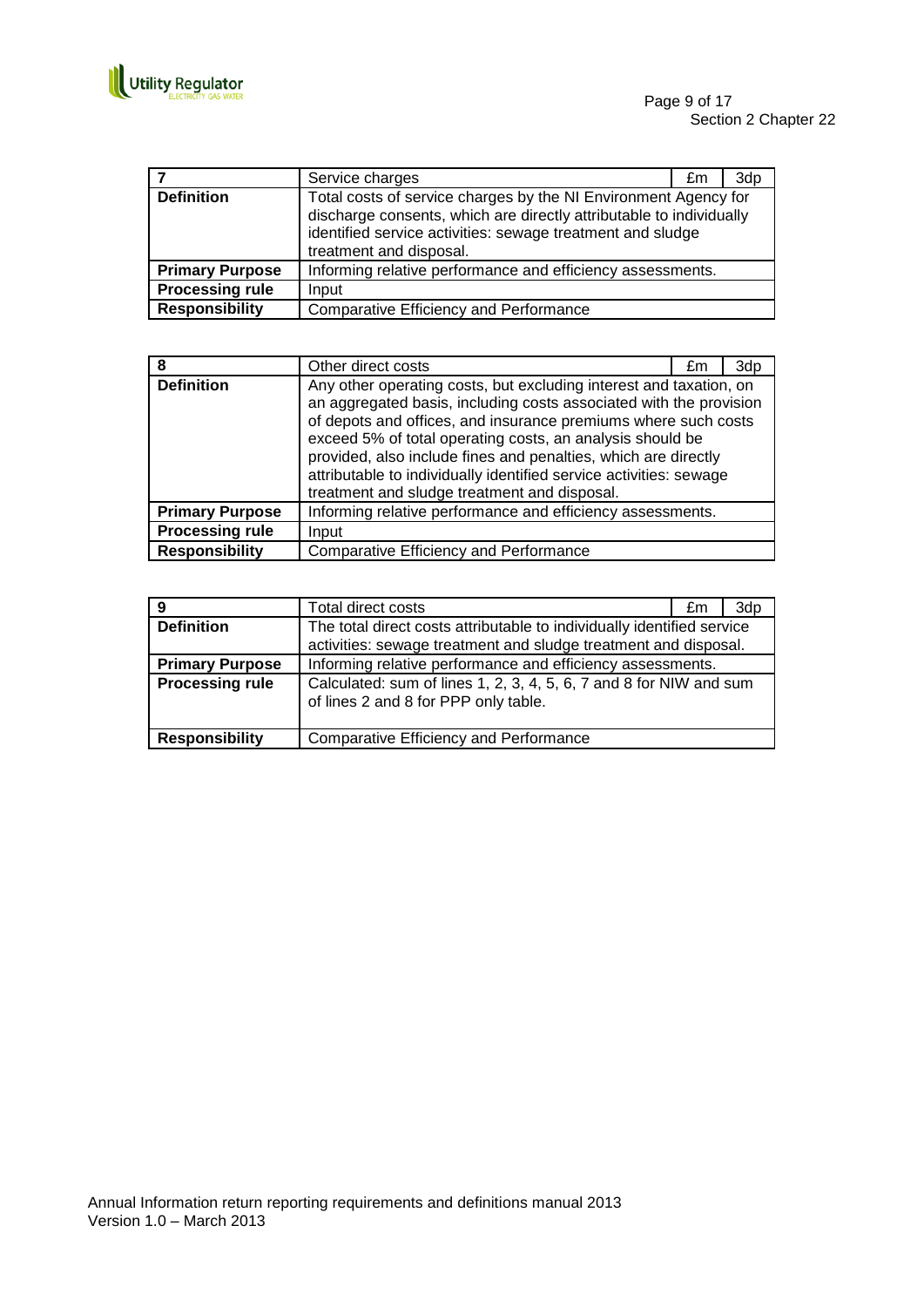

| 10                     | General and support expenditure (NIW Only)<br>£m<br>3dp                                                                                                                                                                                                                                                                                                                                                                                                                                                                                                                                                                                                                                                                                                                                                                                                                                                         |
|------------------------|-----------------------------------------------------------------------------------------------------------------------------------------------------------------------------------------------------------------------------------------------------------------------------------------------------------------------------------------------------------------------------------------------------------------------------------------------------------------------------------------------------------------------------------------------------------------------------------------------------------------------------------------------------------------------------------------------------------------------------------------------------------------------------------------------------------------------------------------------------------------------------------------------------------------|
| <b>Definition</b>      | The aggregate direct cost of general and support activities is<br>termed general and support expenditure.                                                                                                                                                                                                                                                                                                                                                                                                                                                                                                                                                                                                                                                                                                                                                                                                       |
|                        | General and support activities include all centrally provided<br>services, except for any items specifically covered under the<br>individually identified activities. The following services should be<br>included:<br>administrative;<br>$\bullet$<br>financial;<br>$\bullet$<br>legal and property management;<br>$\bullet$<br>research and development;<br>$\bullet$<br>policy determination, implementation and monitoring;<br>$\bullet$<br>audit;<br>$\bullet$<br>public and employee relations;<br>$\bullet$<br>data processing;<br>$\bullet$<br>planning liaison;<br>$\bullet$<br>vehicles and plant (including hired vehicles and plant, and<br>$\bullet$<br>leased company cars);<br>electrical and mechanical maintenance;<br>$\bullet$<br>land and property maintenance;<br>materials storage;<br>$\bullet$<br>operational and technical support; and<br>$\bullet$<br>general and support buildings. |
|                        | Where an associated company provides such services, the<br>relevant charge should be included.                                                                                                                                                                                                                                                                                                                                                                                                                                                                                                                                                                                                                                                                                                                                                                                                                  |
|                        | The direct costs of general and support activities are not required<br>to be separately identified for publication, but must be allocated<br>across service activities and the individually identified sewage<br>treatment and sludge treatment and disposal activities as general<br>and support expenditure.                                                                                                                                                                                                                                                                                                                                                                                                                                                                                                                                                                                                  |
|                        | In addition, NI Water to refer to supplementary guidance chapter<br>entitled "Chapter 21 and Chapter 22 General and Support cost<br>guidance."                                                                                                                                                                                                                                                                                                                                                                                                                                                                                                                                                                                                                                                                                                                                                                  |
| <b>Primary Purpose</b> | Informing relative performance and efficiency assessments.                                                                                                                                                                                                                                                                                                                                                                                                                                                                                                                                                                                                                                                                                                                                                                                                                                                      |
| <b>Processing rule</b> | Input                                                                                                                                                                                                                                                                                                                                                                                                                                                                                                                                                                                                                                                                                                                                                                                                                                                                                                           |
| <b>Responsibility</b>  | <b>Comparative Efficiency and Performance</b>                                                                                                                                                                                                                                                                                                                                                                                                                                                                                                                                                                                                                                                                                                                                                                                                                                                                   |

| 11                     | Functional expenditure                                                                                                                                                                                                                   | £m | 3d <sub>p</sub> |
|------------------------|------------------------------------------------------------------------------------------------------------------------------------------------------------------------------------------------------------------------------------------|----|-----------------|
| <b>Definition</b>      | The direct costs incurred in the provision of each of the individually<br>identified service and business activities, plus in each case an<br>allocation of direct costs incurred in the provision of general and<br>support activities. |    |                 |
| <b>Primary Purpose</b> | Informing relative performance and efficiency assessments.                                                                                                                                                                               |    |                 |
| <b>Processing rule</b> | Calculated: sum of lines 9 and 10                                                                                                                                                                                                        |    |                 |
| <b>Responsibility</b>  | <b>Comparative Efficiency and Performance</b>                                                                                                                                                                                            |    |                 |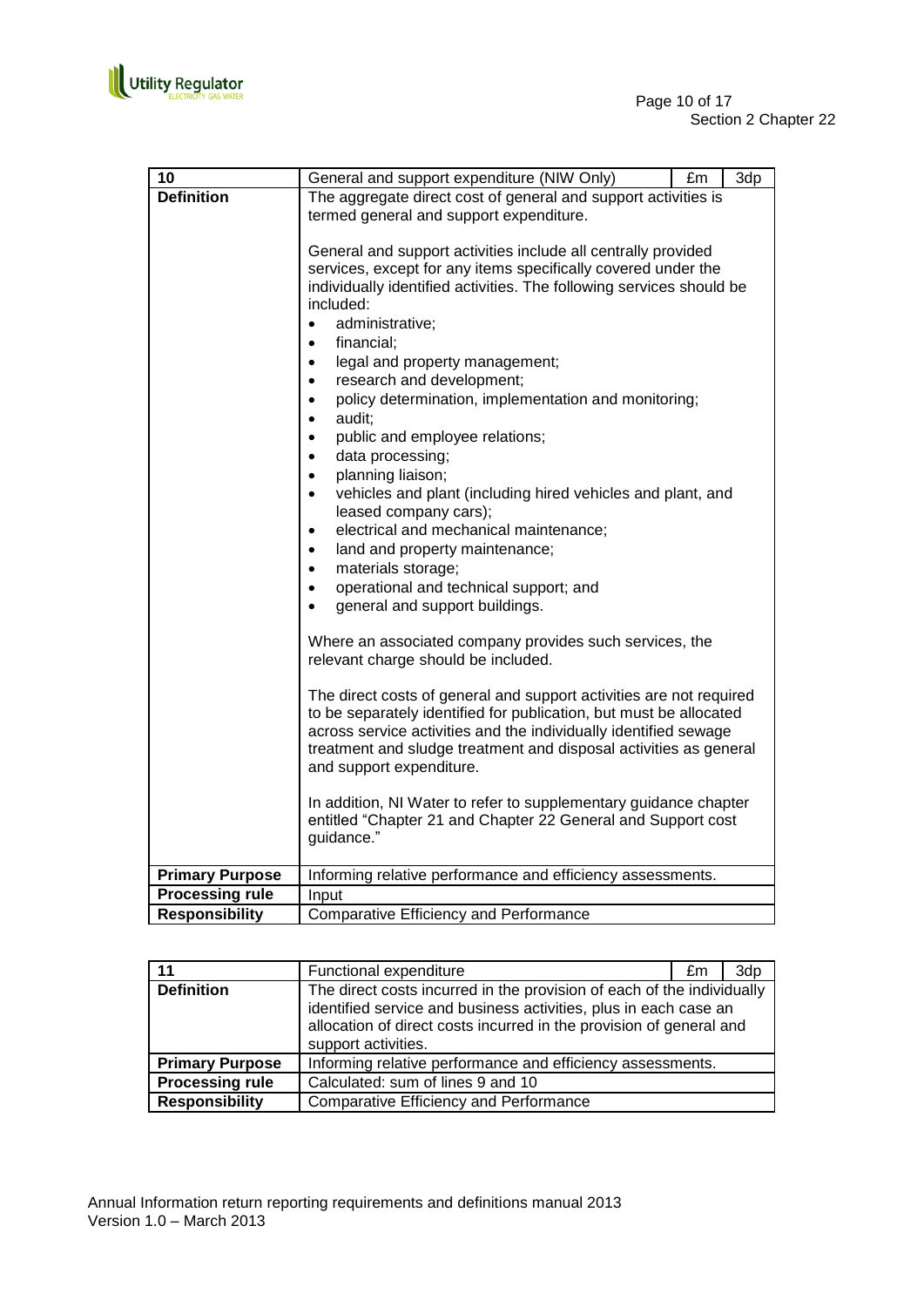

# **B OPERATING EXPENDITURE**

| 12                     | Customer services                                                                                                                                                                                                                                                                                                                                                                                                                                                                                                                                                                                                                                                                                                                                                                                                                                                                                                                                                                                                         | £m | 3dp |
|------------------------|---------------------------------------------------------------------------------------------------------------------------------------------------------------------------------------------------------------------------------------------------------------------------------------------------------------------------------------------------------------------------------------------------------------------------------------------------------------------------------------------------------------------------------------------------------------------------------------------------------------------------------------------------------------------------------------------------------------------------------------------------------------------------------------------------------------------------------------------------------------------------------------------------------------------------------------------------------------------------------------------------------------------------|----|-----|
| <b>Definition</b>      | Total costs directly associated with customer services, except for<br>current cost depreciation.<br>Include the customer accounting, the reading of meters, debt<br>recovery, customer enquiries relating to tariff matters and<br>charging/billing, and complaints handling. (The costs incurred<br>within the sewerage activities in dealing with complaints about<br>matters, other than those related to tariff changes and<br>charging/billing should be recorded within those activities.) The<br>cost of billing services purchased should be included but the costs<br>of services provided for third parties excluded. For these<br>purposes, the latter cost should be estimated, and adjustments<br>made to the appropriate subjective lines (and compensating<br>adjustments made under Services provided for third parties).<br>Include donations made to charitable trusts assisting customers or<br>to other funds assisting customers with payment difficulties.<br>See RAG 4.03 for further definitions. |    |     |
| <b>Primary Purpose</b> | Informing relative performance and efficiency assessments.                                                                                                                                                                                                                                                                                                                                                                                                                                                                                                                                                                                                                                                                                                                                                                                                                                                                                                                                                                |    |     |
| <b>Processing rule</b> | Input                                                                                                                                                                                                                                                                                                                                                                                                                                                                                                                                                                                                                                                                                                                                                                                                                                                                                                                                                                                                                     |    |     |
| <b>Responsibility</b>  | Comparative Efficiency and Performance                                                                                                                                                                                                                                                                                                                                                                                                                                                                                                                                                                                                                                                                                                                                                                                                                                                                                                                                                                                    |    |     |

| 13                     | Scientific services                                                                                                                                                                                                                                                                                                                                                                                                                                                            | £m | 3dp |
|------------------------|--------------------------------------------------------------------------------------------------------------------------------------------------------------------------------------------------------------------------------------------------------------------------------------------------------------------------------------------------------------------------------------------------------------------------------------------------------------------------------|----|-----|
| <b>Definition</b>      | Total costs directly associated with scientific services except for<br>current cost depreciation.                                                                                                                                                                                                                                                                                                                                                                              |    |     |
|                        | Include the costs of scientific and laboratory services, and of the<br>monitoring of quality. The cost of such services' purchases should<br>be included, but the cost of services provided for third parties<br>excluded. For these purposes, the latter costs should be<br>estimated, and adjustments made to the appropriate subjective<br>lines (and compensating adjustments made under Services<br>provided for third parties).<br>See RAG 4.03 for further definitions. |    |     |
| <b>Primary Purpose</b> | Informing relative performance and efficiency assessments.                                                                                                                                                                                                                                                                                                                                                                                                                     |    |     |
| <b>Processing rule</b> | Input                                                                                                                                                                                                                                                                                                                                                                                                                                                                          |    |     |
| <b>Responsibility</b>  | Comparative Efficiency and Performance                                                                                                                                                                                                                                                                                                                                                                                                                                         |    |     |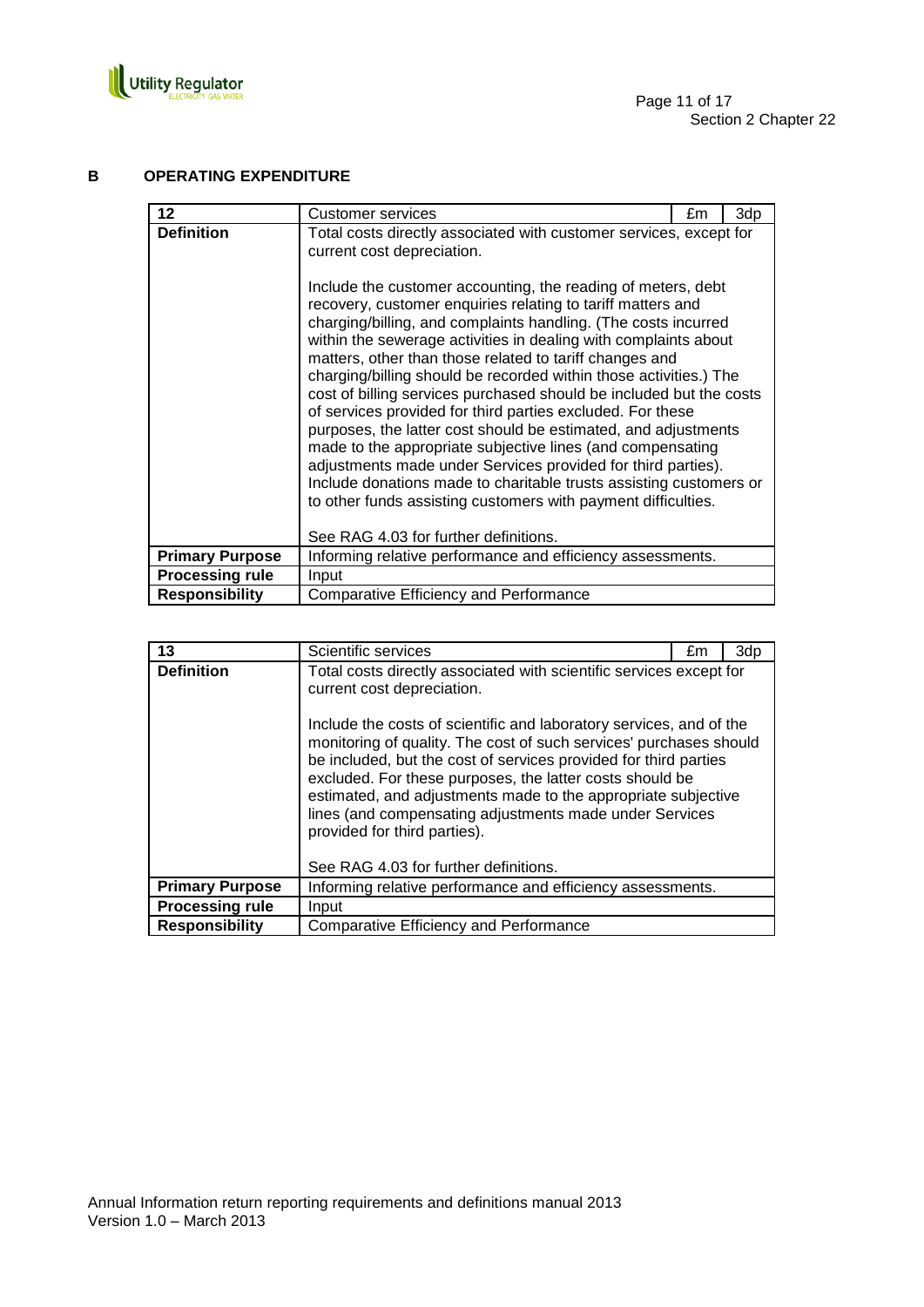

| 14                     | Other business activities                                                                                                                                                                                                                                                                                                                                                                                                                                            | £m | 3dp |
|------------------------|----------------------------------------------------------------------------------------------------------------------------------------------------------------------------------------------------------------------------------------------------------------------------------------------------------------------------------------------------------------------------------------------------------------------------------------------------------------------|----|-----|
| <b>Definition</b>      | Total costs directly associated with other business activities<br>except for current cost depreciation.                                                                                                                                                                                                                                                                                                                                                              |    |     |
|                        | This should include the cost of regulation, including all incremental<br>managerial costs of regulation, viz. licence fees payable to NIAUR<br>etc. in respect of regulation; certification fees associated with the<br>Licence requirements and staff and associated costs incurred in<br>the preparation of submissions to, and liaison with, regulators.<br>(Note: Northern Ireland Environment Agency charges are included<br>under the operational activities.) |    |     |
| <b>Primary Purpose</b> | Informing relative performance and efficiency assessments.                                                                                                                                                                                                                                                                                                                                                                                                           |    |     |
| <b>Processing rule</b> | Input                                                                                                                                                                                                                                                                                                                                                                                                                                                                |    |     |
| <b>Responsibility</b>  | <b>Comparative Efficiency and Performance</b>                                                                                                                                                                                                                                                                                                                                                                                                                        |    |     |

| 15                     | Total business activities                                                  | £m | 3dp |
|------------------------|----------------------------------------------------------------------------|----|-----|
| <b>Definition</b>      | Cost of total business activities except for current cost<br>depreciation. |    |     |
| <b>Primary Purpose</b> | Informing relative performance and efficiency assessments.                 |    |     |
| <b>Processing rule</b> | Calculated: sum of lines 12, 13 and 14                                     |    |     |
| <b>Responsibility</b>  | <b>Comparative Efficiency and Performance</b>                              |    |     |

| 16                     | Rates                                                      | £m | 3dp |
|------------------------|------------------------------------------------------------|----|-----|
| <b>Definition</b>      | The cost of all rates.                                     |    |     |
| <b>Primary Purpose</b> | Informing relative performance and efficiency assessments. |    |     |
| <b>Processing rule</b> | Input                                                      |    |     |
| <b>Responsibility</b>  | <b>Comparative Efficiency and Performance</b>              |    |     |

| 17                     | Doubtful debts                                               | £m | 3dp |
|------------------------|--------------------------------------------------------------|----|-----|
| <b>Definition</b>      | The charge/credit to the profit and loss account for bad and |    |     |
|                        | doubtful debts.                                              |    |     |
| <b>Primary Purpose</b> | Informing relative performance and efficiency assessments.   |    |     |
| <b>Processing rule</b> | Input                                                        |    |     |
| <b>Responsibility</b>  | <b>Comparative Efficiency and Performance</b>                |    |     |

| 18                     | <b>Exceptional items</b>                                                     | £m | 3dp |
|------------------------|------------------------------------------------------------------------------|----|-----|
| <b>Definition</b>      | Exceptional items are defined in FRS3, 'Reporting financial<br>performance'. |    |     |
| <b>Primary Purpose</b> | Informing relative performance and efficiency assessments.                   |    |     |
| <b>Processing rule</b> | Input                                                                        |    |     |
| <b>Responsibility</b>  | <b>Comparative Efficiency and Performance</b>                                |    |     |

| 19                     | Total opex less third party services                       | £m | 3dp |
|------------------------|------------------------------------------------------------|----|-----|
| <b>Definition</b>      | Total operating expenditure less third party services      |    |     |
| <b>Primary Purpose</b> | Informing relative performance and efficiency assessments. |    |     |
| <b>Processing rule</b> | Calculated: sum of lines 11, 15, 16, 17 and 18             |    |     |
|                        | For PPP only: sum of lines 11, 13 and 16                   |    |     |
| <b>Responsibility</b>  | Comparative Efficiency and Performance                     |    |     |

Annual Information return reporting requirements and definitions manual 2013 Version 1.0 – March 2013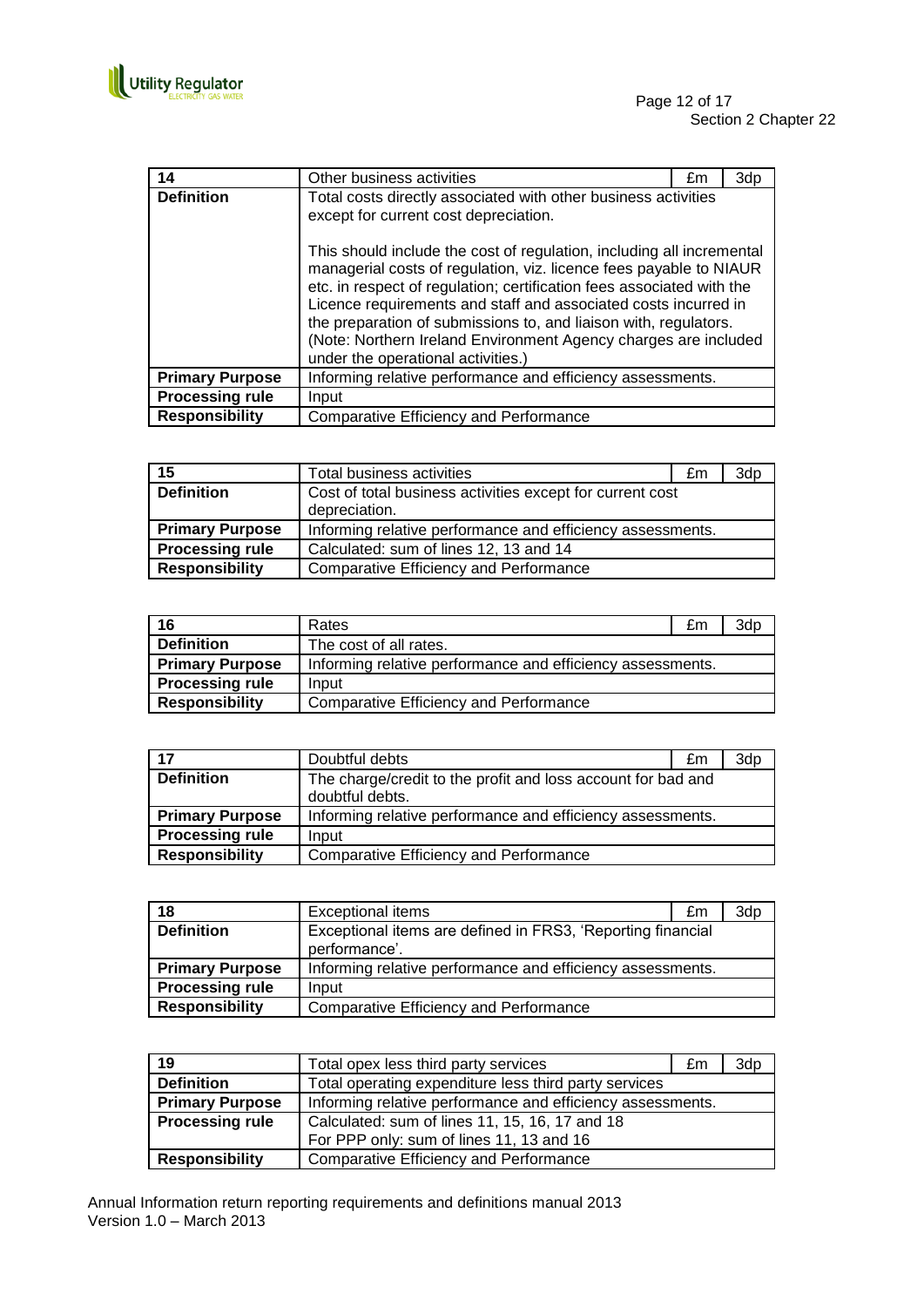

| 20                     | Third party services – opex                                                                                                                                                                                                                                                                                                                                                                                                  | £m | 3dp |
|------------------------|------------------------------------------------------------------------------------------------------------------------------------------------------------------------------------------------------------------------------------------------------------------------------------------------------------------------------------------------------------------------------------------------------------------------------|----|-----|
| <b>Definition</b>      | The operating costs of providing sewage services to third parties,<br>to include:<br>rechargeable works;<br>treatment and disposal of imported sewage and sludge;<br>٠<br>sewer diversions; and<br>٠<br>repairs to customers' connecting drains (if NI Water has in the<br>$\bullet$<br>past reported the cost of repairs to customer's drains under a<br>different heading, this should be explained in the<br>commentary). |    |     |
| <b>Primary Purpose</b> | Informing relative performance and efficiency assessments.                                                                                                                                                                                                                                                                                                                                                                   |    |     |
| <b>Processing rule</b> | Input                                                                                                                                                                                                                                                                                                                                                                                                                        |    |     |
| <b>Responsibility</b>  | <b>Comparative Efficiency and Performance</b>                                                                                                                                                                                                                                                                                                                                                                                |    |     |

| 20a                    | Total PPP unitary charges                                  | £m | 3dp |
|------------------------|------------------------------------------------------------|----|-----|
| <b>Definition</b>      | The total opex element of the PPP unitary charge for the   |    |     |
|                        | sewerage service.                                          |    |     |
| <b>Primary Purpose</b> | Informing relative performance and efficiency assessments. |    |     |
| <b>Processing rule</b> | Input; PPP and total tables only.                          |    |     |
| <b>Responsibility</b>  | Comparative Efficiency and Performance Team                |    |     |

| 21                     | Total operating expenditure                                | £m | 3dp |
|------------------------|------------------------------------------------------------|----|-----|
| <b>Definition</b>      | Total operating expenditure                                |    |     |
| <b>Primary Purpose</b> | Informing relative performance and efficiency assessments. |    |     |
| <b>Processing rule</b> | Calculated: sum of lines 19, 20 and 20a.                   |    |     |
| <b>Responsibility</b>  | <b>Comparative Efficiency and Performance</b>              |    |     |

| 21a                    | Payment by concessionaire to operator                                                                                                                                                                                                                                                                                                                                                                                                                    | £m | 3dp |
|------------------------|----------------------------------------------------------------------------------------------------------------------------------------------------------------------------------------------------------------------------------------------------------------------------------------------------------------------------------------------------------------------------------------------------------------------------------------------------------|----|-----|
| <b>Definition</b>      | This figure is collected for the purposes of use in relative efficiency<br>assessments. Reporting of this line should reflect the payment by<br>concessionaire to the operating company i.e. operating costs and<br>profit. Capital maintenance or any other capital/financial charges<br>should be stripped out of the cost if this forms part of the payment.<br>Total should be consistent with the figure reported in Table 43, line<br>5, column 21 |    |     |
| <b>Primary Purpose</b> | Informing relative performance and efficiency assessments.                                                                                                                                                                                                                                                                                                                                                                                               |    |     |
| <b>Processing rule</b> | Input: PPP and Total tables only                                                                                                                                                                                                                                                                                                                                                                                                                         |    |     |
| <b>Responsibility</b>  | Comparative Efficiency and Performance Team                                                                                                                                                                                                                                                                                                                                                                                                              |    |     |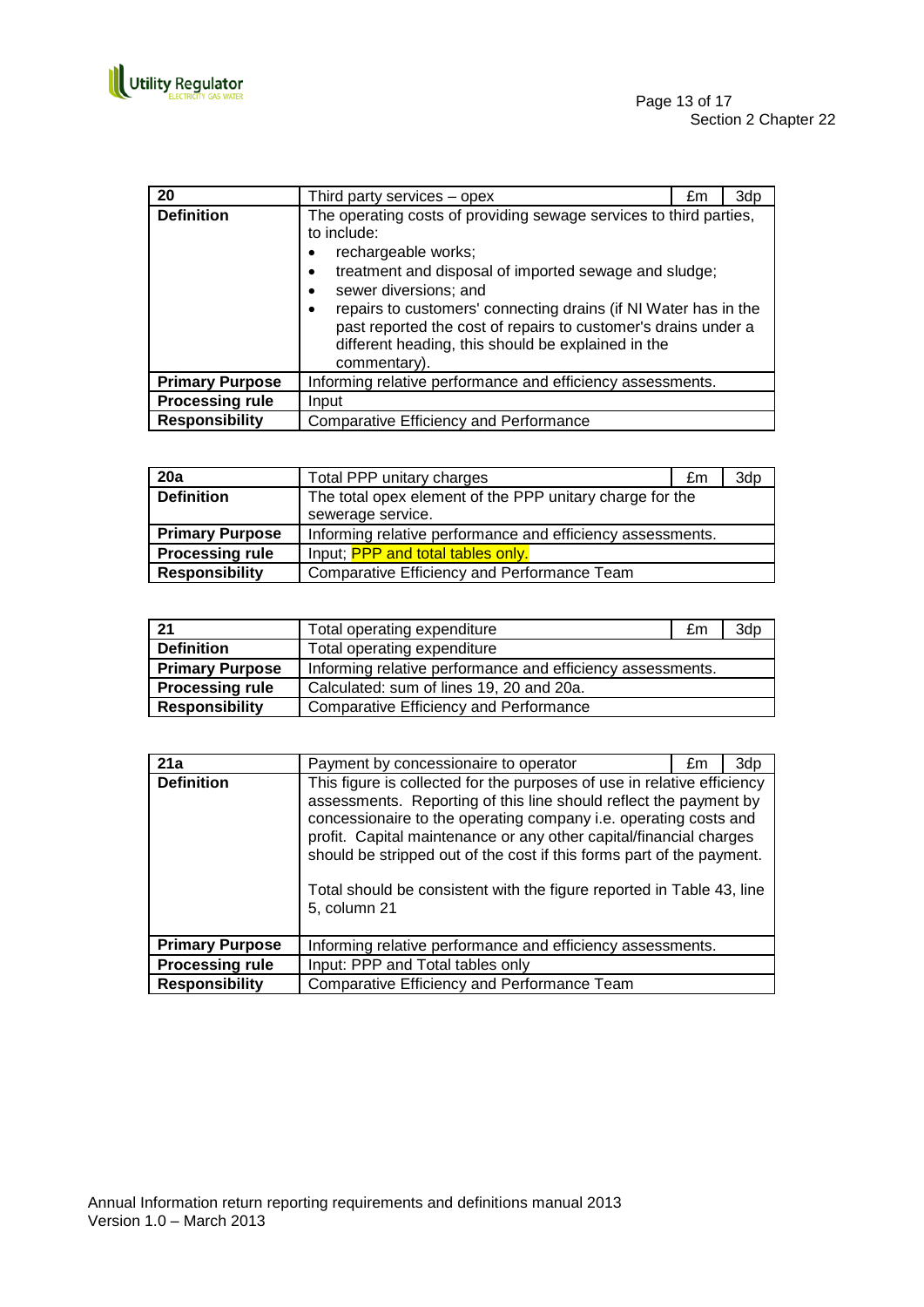

## **C REACTIVE AND PLANNED MAINTENANCE (INCLUDED IN OPEX) – (These lines are not required to be completed for the PPP only tables)**

| 22                     | Reactive and planned maintenance infrastructure                                                                                                                                                                                                         | £m | 3dp |
|------------------------|---------------------------------------------------------------------------------------------------------------------------------------------------------------------------------------------------------------------------------------------------------|----|-----|
| <b>Definition</b>      | The reactive and planned maintenance expenditure on sewerage<br>infrastructure assets for each of the individually identified service<br>activities, sewerage, sewage treatment and sludge treatment and<br>disposal included in operating expenditure. |    |     |
|                        | This should include expenditure on:<br>sewer collapses and blockage repairs;<br>routine sewer flushing and cleaning; and<br>$\bullet$<br>planned routine and reactive maintenance of pumping plant.                                                     |    |     |
| <b>Primary Purpose</b> | Informing relative performance and efficiency assessments.                                                                                                                                                                                              |    |     |
| <b>Reference</b>       | Input                                                                                                                                                                                                                                                   |    |     |
| <b>Responsibility</b>  | Network Regulation Team                                                                                                                                                                                                                                 |    |     |

| 23                     | Reactive and planned maintenance non-<br>infrastructure                                                                                                                                                                                                                                      | £m | 3dp |
|------------------------|----------------------------------------------------------------------------------------------------------------------------------------------------------------------------------------------------------------------------------------------------------------------------------------------|----|-----|
| <b>Definition</b>      | The reactive and planned maintenance expenditure on sewerage<br>service non-infrastructure assets for each of the individually<br>identified service activities: Sewerage, Sewage treatment and<br>Sludge treatment and disposal included in operating expenditure.                          |    |     |
|                        | This should include expenditure on:<br>planned routine and reactive maintenance of pumping plant;<br>planned routine and reactive maintenance of sewage<br>treatment works and instrumentation;<br>buildings and ground maintenance; and<br>contracts for maintenance of computer equipment. |    |     |
| <b>Primary Purpose</b> | Informing relative performance and efficiency assessments.                                                                                                                                                                                                                                   |    |     |
| <b>Processing rule</b> | Input                                                                                                                                                                                                                                                                                        |    |     |
| <b>Responsibility</b>  | <b>Network Regulation Team</b>                                                                                                                                                                                                                                                               |    |     |

**D CAPITAL MAINTENANCE - (For the PPP only table, NI Water should only complete lines that it deems appropriate. Any line where NI Water deem that a response is not appropriate should be left blank)**

| 24                     | Infrastructure renewals charge (excluding third                                                                                       | £m | 3dp |
|------------------------|---------------------------------------------------------------------------------------------------------------------------------------|----|-----|
|                        | party services).                                                                                                                      |    |     |
| <b>Definition</b>      | Infrastructure renewals charge, excluding any part which relates to<br>infrastructure assets which are used for third party services. |    |     |
| <b>Primary Purpose</b> | Informing relative performance and efficiency assessments.                                                                            |    |     |
| <b>Processing rule</b> | Input                                                                                                                                 |    |     |
| <b>Responsibility</b>  | <b>Regulatory Finance Team</b>                                                                                                        |    |     |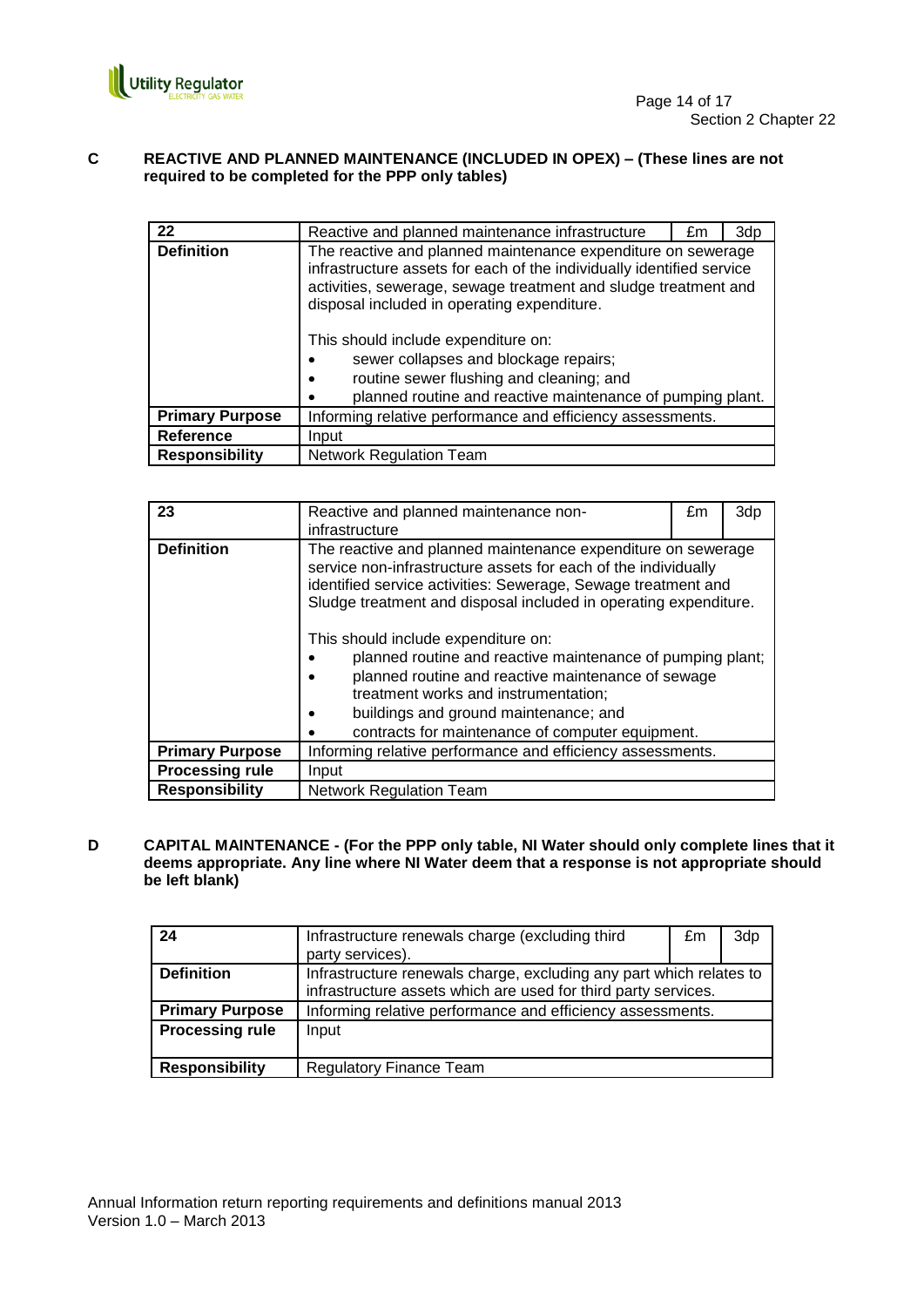

| 25                     | Current cost depreciation (allocated)                                                                                                                                                                                                                                                                                                | £m | 3dp |
|------------------------|--------------------------------------------------------------------------------------------------------------------------------------------------------------------------------------------------------------------------------------------------------------------------------------------------------------------------------------|----|-----|
| <b>Definition</b>      | The current cost depreciation charge on tangible fixed assets, for<br>each of the individually identified service activities, Sewerage and<br>Sludge treatment and disposal.<br>Note that this figure is not net of the amortisation of deferred<br>credits and intangible assets, which are shown separately on lines<br>26 and 27. |    |     |
| <b>Primary Purpose</b> | Informing relative performance and efficiency assessments.                                                                                                                                                                                                                                                                           |    |     |
| <b>Processing rule</b> | Input                                                                                                                                                                                                                                                                                                                                |    |     |
| <b>Responsibility</b>  | <b>Regulatory Finance Team</b>                                                                                                                                                                                                                                                                                                       |    |     |

| 26                     | Amortisation of deferred credits                                                                                                                                        | £m | 3dp |
|------------------------|-------------------------------------------------------------------------------------------------------------------------------------------------------------------------|----|-----|
| <b>Definition</b>      | The amortisation of deferred credits arising from third party<br>contributions on non-infrastructure assets. These are amortised<br>over the life of the related asset. |    |     |
| <b>Primary Purpose</b> | Informing relative performance and efficiency assessments.                                                                                                              |    |     |
| <b>Processing rule</b> | Input                                                                                                                                                                   |    |     |
| <b>Responsibility</b>  | <b>Regulatory Finance Team</b>                                                                                                                                          |    |     |

| 27                     | Amortisation of intangible assets                                                                             | £m. | 3dp |
|------------------------|---------------------------------------------------------------------------------------------------------------|-----|-----|
| <b>Definition</b>      | Any amortisation or other reduction in the balance sheet valuation<br>of intangible assets, such as goodwill. |     |     |
| <b>Primary Purpose</b> | Informing relative performance and efficiency assessments.                                                    |     |     |
| <b>Processing rule</b> | Input                                                                                                         |     |     |
| <b>Responsibility</b>  | <b>Regulatory Finance Team</b>                                                                                |     |     |

| 28                     | Business activities current cost depreciation (non-<br>allocated)                                                                                                                                                                       | £m | 3dp |
|------------------------|-----------------------------------------------------------------------------------------------------------------------------------------------------------------------------------------------------------------------------------------|----|-----|
| <b>Definition</b>      | The current cost depreciation, at the aggregate level for each<br>service, attributable to the assets used in the business activities<br>(i.e. customer services, scientific services and other business<br>activities (lines 12 -14)). |    |     |
| <b>Primary Purpose</b> | Informing relative performance and efficiency assessments.                                                                                                                                                                              |    |     |
| <b>Processing rule</b> | Input                                                                                                                                                                                                                                   |    |     |
| <b>Responsibility</b>  | <b>Regulatory Finance Team</b>                                                                                                                                                                                                          |    |     |

| 29                     | Capital maintenance excluding third party services                                          | £m | 3dp |
|------------------------|---------------------------------------------------------------------------------------------|----|-----|
| <b>Definition</b>      | Capital maintenance less capital maintenance charges in respect<br>of third party services. |    |     |
| <b>Primary Purpose</b> | Informing relative performance and efficiency assessments.                                  |    |     |
| <b>Processing rule</b> | Calculated: sum of lines 24, 25, 26, 27 and 28.                                             |    |     |
| <b>Responsibility</b>  | <b>Regulatory Finance Team</b>                                                              |    |     |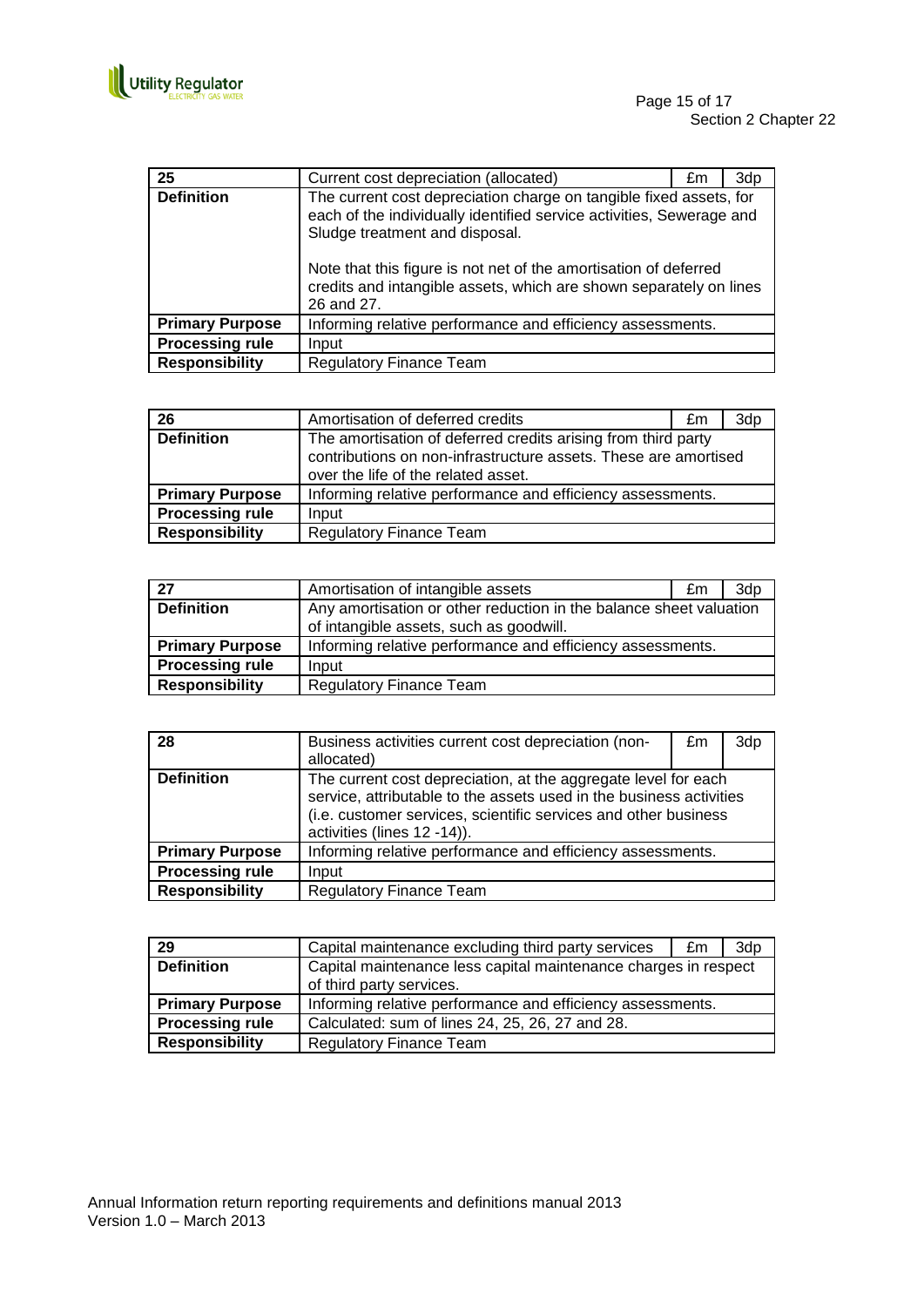

| 30                     | Third party services – current cost depreciation                 | £m | 3d <sub>p</sub> |
|------------------------|------------------------------------------------------------------|----|-----------------|
| <b>Definition</b>      | Current cost depreciation on non-infrastructure assets used only |    |                 |
|                        | for third party services.                                        |    |                 |
| <b>Primary Purpose</b> | Informing relative performance and efficiency assessments.       |    |                 |
| <b>Processing rule</b> | Input                                                            |    |                 |
| <b>Responsibility</b>  | <b>Regulatory Finance Team</b>                                   |    |                 |

| 31                     | Third party services - infrastructure renewals                    | £m | 3dp |
|------------------------|-------------------------------------------------------------------|----|-----|
|                        | charge                                                            |    |     |
| <b>Definition</b>      | Infrastructure renewals charge on infrastructure assets used only |    |     |
|                        | for third party services                                          |    |     |
| <b>Primary Purpose</b> | Informing relative performance and efficiency assessments.        |    |     |
| <b>Processing rule</b> | Input                                                             |    |     |
| <b>Responsibility</b>  | <b>Regulatory Finance Team</b>                                    |    |     |

| 32                     | Total capital maintenance                                   | £m | 3dp |
|------------------------|-------------------------------------------------------------|----|-----|
| <b>Definition</b>      | Total capital maintenance (including capital maintenance in |    |     |
|                        | respect of third party services)                            |    |     |
| <b>Primary Purpose</b> | Informing relative performance and efficiency assessments.  |    |     |
| <b>Processing rule</b> | Calculated: sum of lines 29, 30 and 31.                     |    |     |
| <b>Responsibility</b>  | <b>Regulatory Finance Team</b>                              |    |     |

| 33                     | Total operating costs                                      | £m | 3d <sub>p</sub> |
|------------------------|------------------------------------------------------------|----|-----------------|
| <b>Definition</b>      | Total operating costs                                      |    |                 |
| <b>Primary Purpose</b> | Informing relative performance and efficiency assessments. |    |                 |
| <b>Processing rule</b> | Calculated: sum of lines 21 and 32                         |    |                 |
| <b>Responsibility</b>  | <b>Comparative Efficiency and Performance</b>              |    |                 |